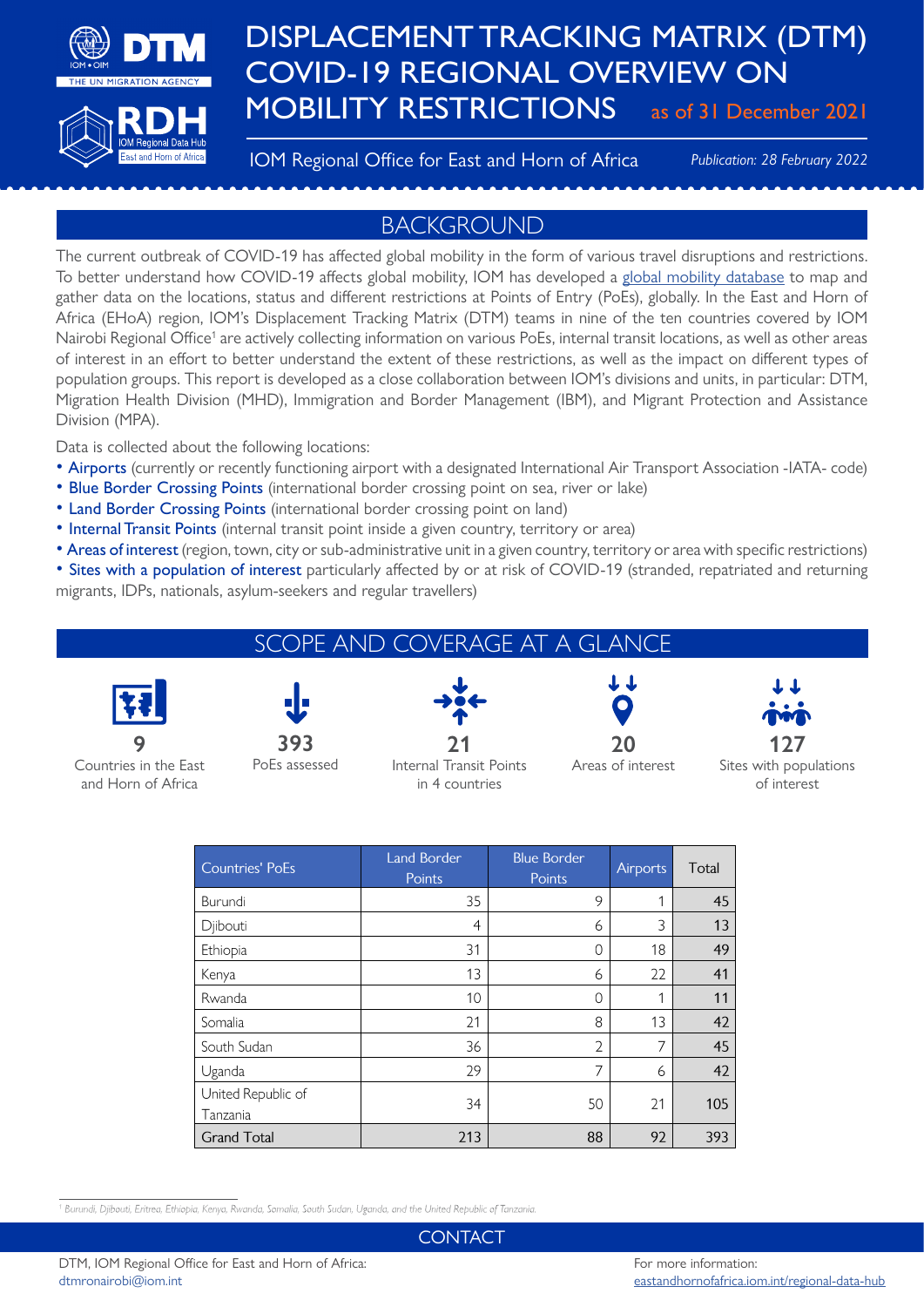# COVID-19 SITUATION

### **Epidemiological Situation 2**

Incidence trend of confirmed COVID-19 cases in the East and Horn of Africa as of 31 December 2021



The number of confirmed COVID-19 cases in the region has continued to increase, almost reaching 1.1 million as of 31 December 2021. The EHoA region now represents 15.1% of the total Africa COVID-19 cases. As of 31 December 2021, the number of COVID-19 related deaths in the region stood at 19,452. The fatality rate (1.8%) is still below the Africa (2.2%) and global (1.9%) averages, showing contained number of severity cases in the region.

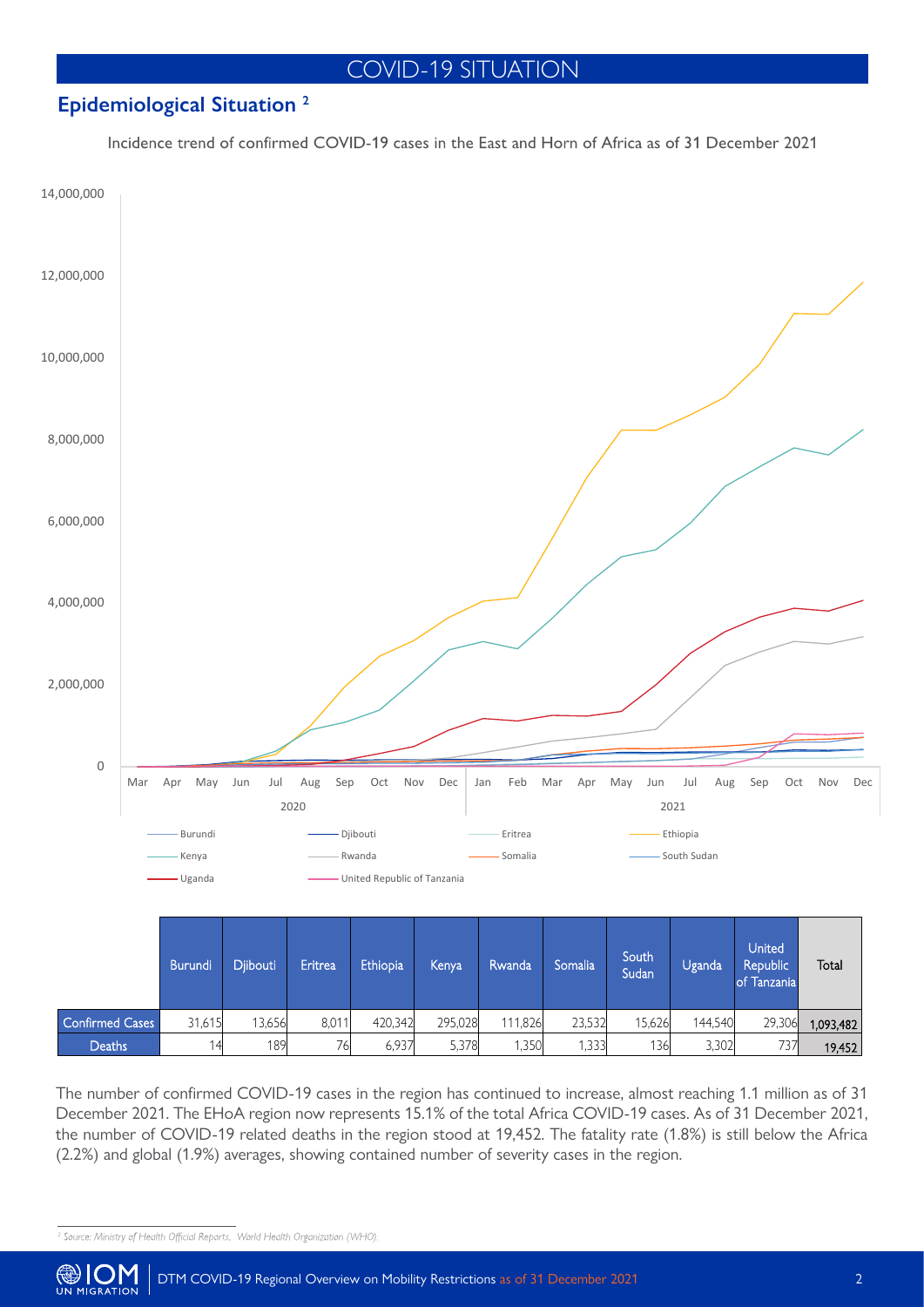### **Travel Restrictions**



Status of PoEs in the East and Horn of Africa region as of 31 December 2021

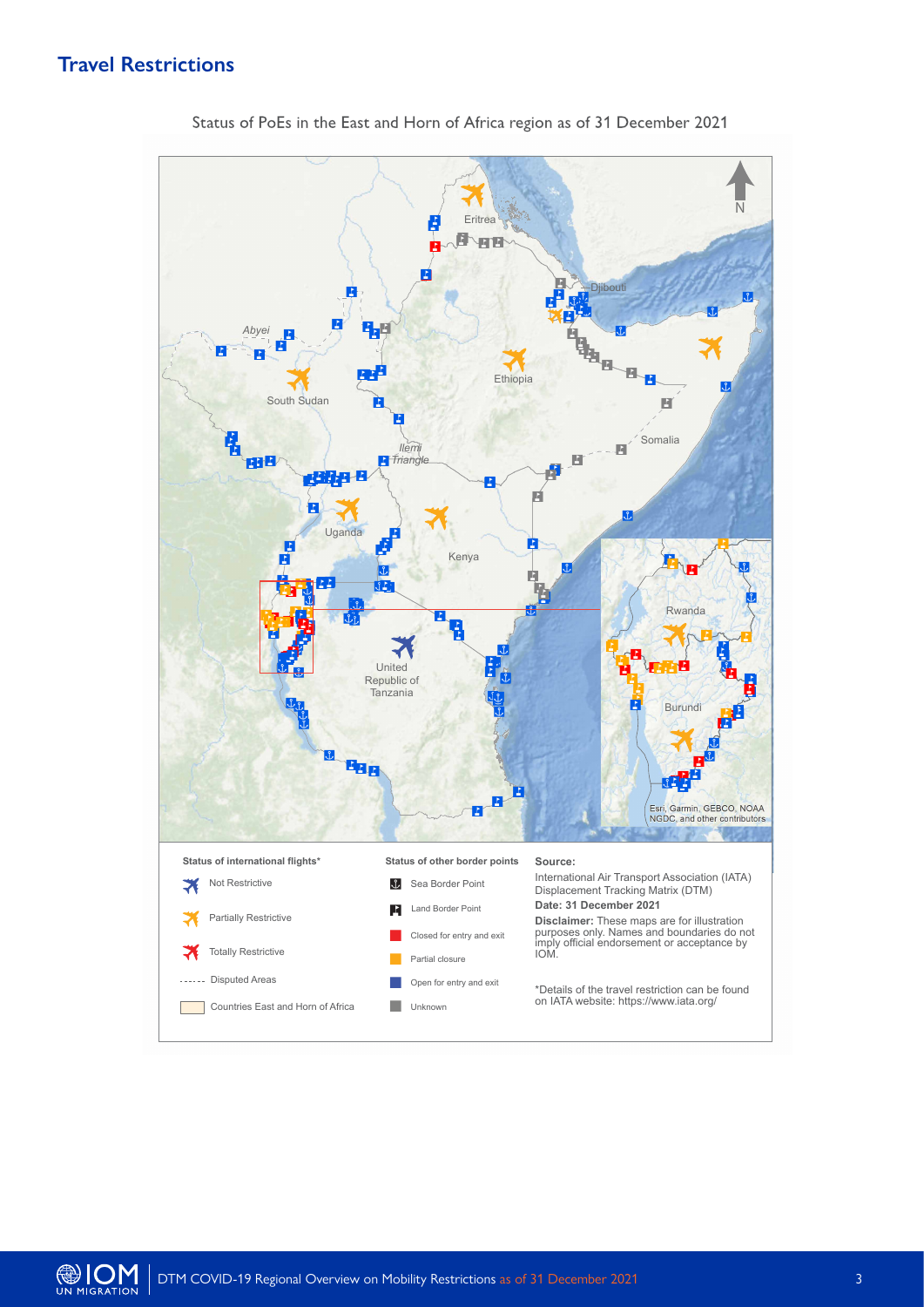# LEVEL OF RESTRICTIONS

Although a majority of PoEs had some level of restrictions imposed on them, there was a higher proportion of open PoEs compared to 2020 due to the ease of COVID-19 related restrictions in the region. A total of 40 PoEs (10%) were partially operational (decrease from 19%), while 284 (72%) were open for travel in both directions, similar to the 272 (71%) PoEs open in August. A further 24 PoEs (6%) were closed for both entries and exits, and 45 (11%) had unknown operation status.

| Location Type     | Partially Operational | <b>Fully Closed</b> |    | <b>Fully Operational</b> |                 | Unknown | Total |     |
|-------------------|-----------------------|---------------------|----|--------------------------|-----------------|---------|-------|-----|
| Land Border Point | 24                    |                     |    |                          |                 |         |       | 213 |
| Blue Border Point |                       |                     |    |                          | 79              |         |       | 88  |
| Airport           |                       |                     |    |                          | 73 <sub>h</sub> |         |       | 92  |
| Total             | 40                    |                     | 24 |                          | 284             | 45      |       | 393 |

#### **Situation Overview**

• Most countries had a combination of all types of restrictions, though quite a few PoEs have reduced their restrictions on movements since 26 August 2021; a net of 43 PoEs went from being partially open or closed to being fully open or unknown status, while fully closed PoEs reduced by 11. The status of airports has remained largely unchanged and fairly open with movements in both directions ongoing as 79% of all assessed airports remain open, while an additional 12% are partially operational and the status of two airports remain unknown. Less than half of land border points still have some sort of restrictions, with 65% open for movement in both directions (up from 57% in August). Only 8% of land border points are completely closed (down from 16% in August). Unlike August when no blue border ports were fully closed and 13% were partially operational, as of 31 December 2021, 2% of blue border ports are fully closed, 6% are partially operational and 2% remain unknown.

• Somalia points opened up significantly, with no points fully closed or partially operational; 62% of points were fully operational while 38% of points remain unknown. Burundi went from having no fully closed points to 31% completely closed points, and Djibouti went from having all its points open in August to having 15% of its points completely closed. On the other hand, Ethiopia reduced its fully closed points, as now only 12% of points are fully closed compared to 53% in August. Rwanda continued to have the highest proportion of partially open points (82%, decrease from 91% in August), and went from having no points that were fully closed to 9% fully closed points. All points in Kenya are fully operational, and almost all points (95.6%) in South Sudan remain fully operational, while 4% have unknown status. Uganda points stayed consistent, with 86% fully operational compared to 83% in August. No changes were made by United Republic of Tanzania; all points remain fully open.

Operational status of assessed PoEs since April 2020





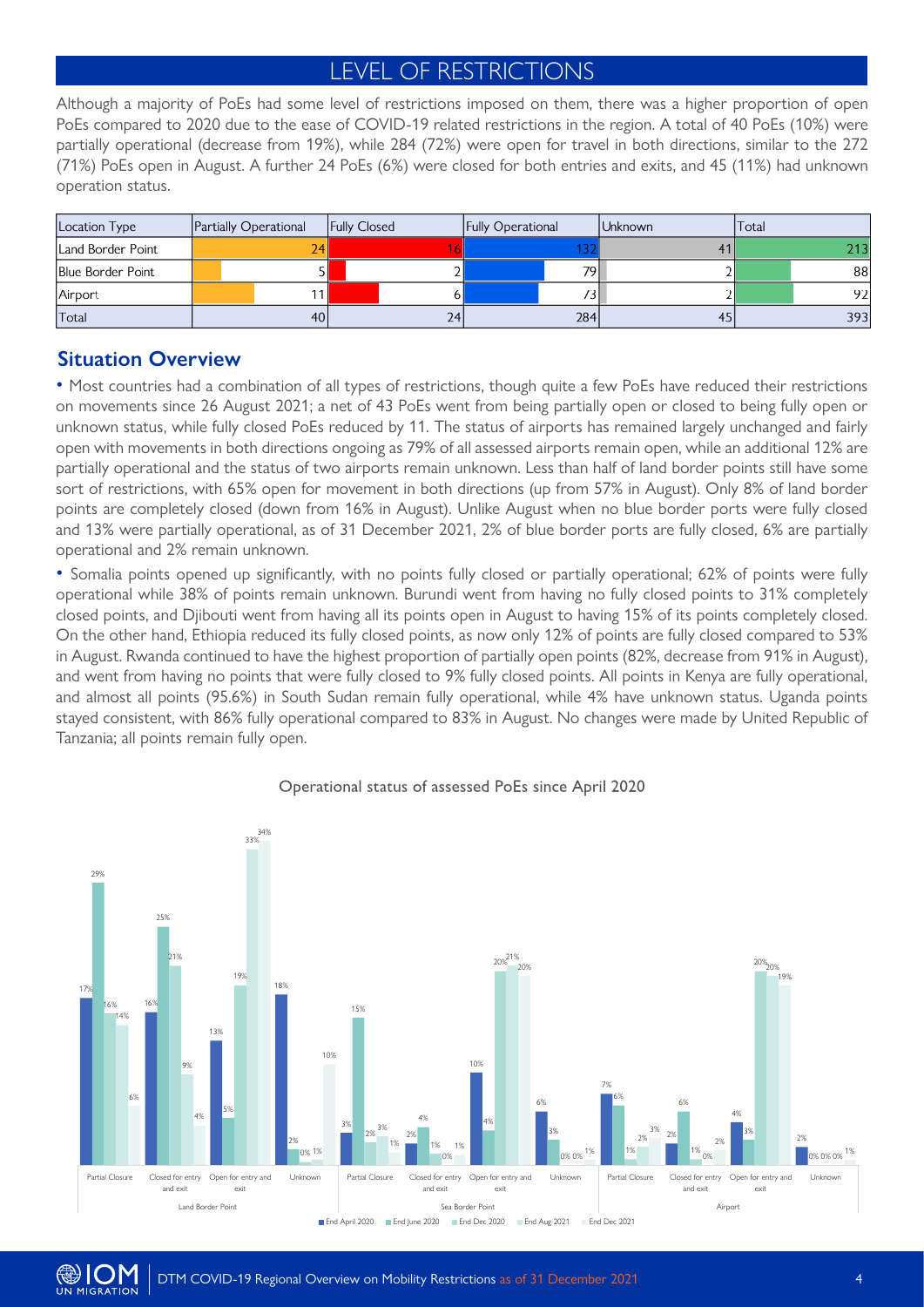### **Overview of Airports**

• **Operational status:** Restrictions at the airports have changed slightly with six (6) airports in Ethiopia reported to be fully operational, six (6) partially operational and two (2) unknown. Six (6) airports are now fully closed: two (2) in Djibouti and four (4) in Ethiopia. Eleven (11) airports are partially operational, with ten (10) open for commercial traffic only and one (1) open only to returning nationals and residents. A total of 73 out of 92 airports (79%) are fully operational, as the next chart shows.



#### **Overview of Blue Border Points**

• **Operational status:** Similar to airports, most Blue Border Points (sea, lake and river) are open for entry and exit, with 79 out of the 88 (90%) fully operational (2% increase from August). As the chart below shows, 5 out of 88 were partially operational (6%), which is lower than the 13% reported in August. All five (5) partially operational points were in Burundi.





### **Overview of Land Border Points**

• **Operational status:** As the following chart shows, Land Border Points make up the overwhelming majority of all the PoEs assessed. Of the 213 points, only 11% (24) were partially operational and 8% (16) were fully closed, while 62% (132) were fully open (up from 122 ports). Forty-one (41) ports had unknown operational status. The 24 that were partially operational were open only for commercial traffic (13) and returning nationals and residents (11).



#### Operational status - Land Border Points



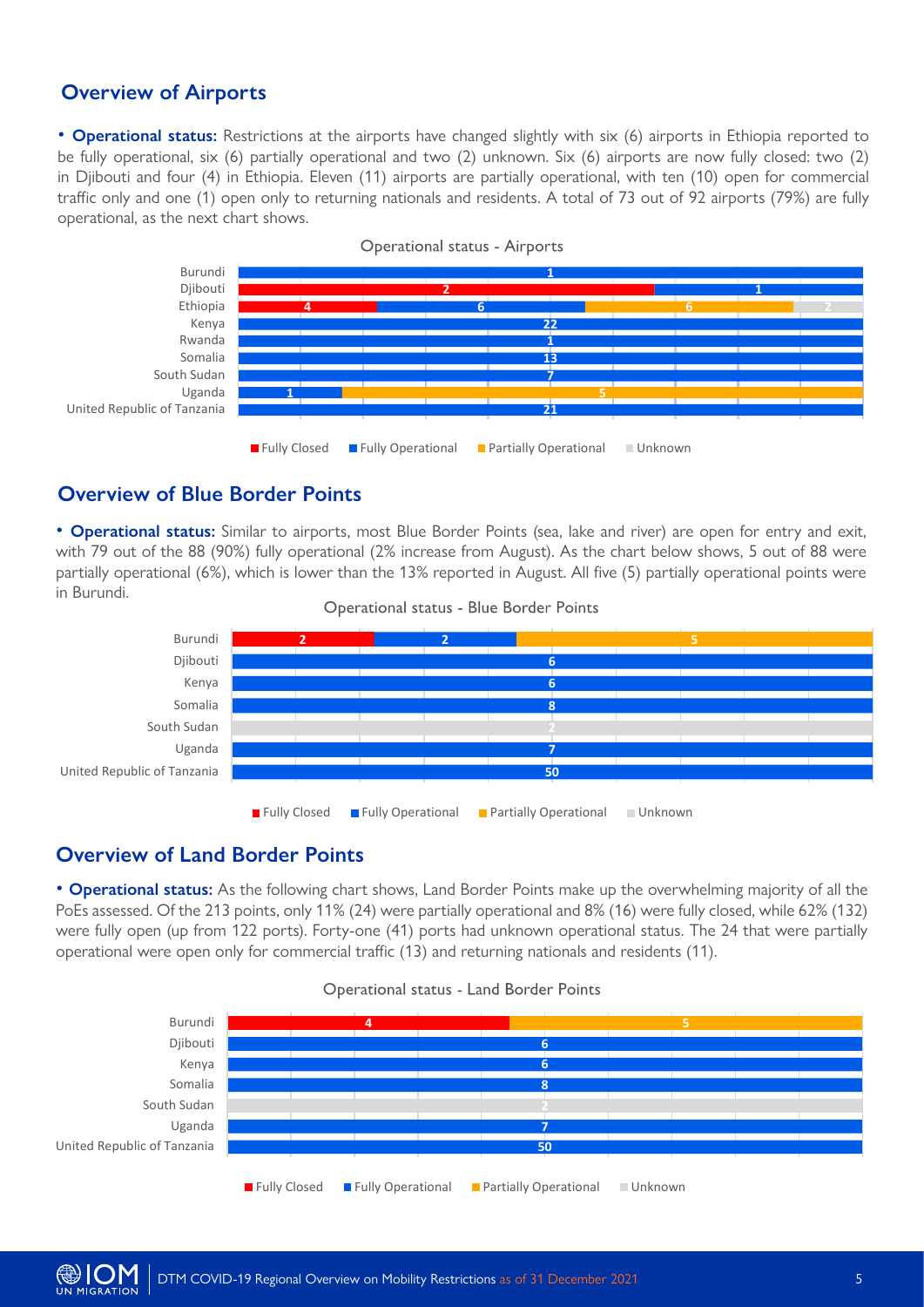#### **Overview of Internal Transit Points**

• **Operational status:** Apart from international borders, DTM teams also assessed 21 internal transit points, including major bus stations close to international borders, in four (4) countries. As the chart below shows, most locations were fully operational (18), while two (2) were partially operational, and only one (1) fully closed (in Ethiopia). The two (2) that were partially operational were open only to returning nationals and residents.

> **1 3 1 15** Djibouti Ethiopia Kenya South Sudan **Fully Closed Fully Operational Partially Operational**

Operational status - Internal Transit Points

• **Type of restrictions:** The partially closed sites were open only for returning nationals, while the rest were either completely closed (1) or completely open (18). Regular movement was impacted in three (3) locations, while nationals of the country were impacted by these restrictions in five (5) sites. IDPs were impacted in four (4) sites, while migrants were impacted in three (3) sites. Returnees were impacted in four (4) sites, while refugees were impacted in three (3) sites and irregular movements were impacted in three (3) sites.

• **Public health measures:** There were also certain public health measures in place at these transit locations, and the Ministry of Health was represented and travellers were screened at 19 sites, respectively, while trained staff was present at 15 sites. Referral systems were in place and personal protective equipment (PPE) was available at 12 and nine (9) sites, respectively. Equipped handwashing stations were present in 13 sites. Standard operating procedures (SOPs) were implemented in 19 locations, and temperature checks were included in traveller screenings in nine (9) sites.

#### **Overview of Areas and Sites of Interest**

• **Operational status:** Areas and sites of interest may include regions, towns, cities or sub-administrative units in a given country, territory or area to which special restrictions apply. DTM assessed 20 such locations in five (5) countries, and most were open for entry and exit (15) while only three (3) were partially open, and two (2) were closed for both entry and exit.